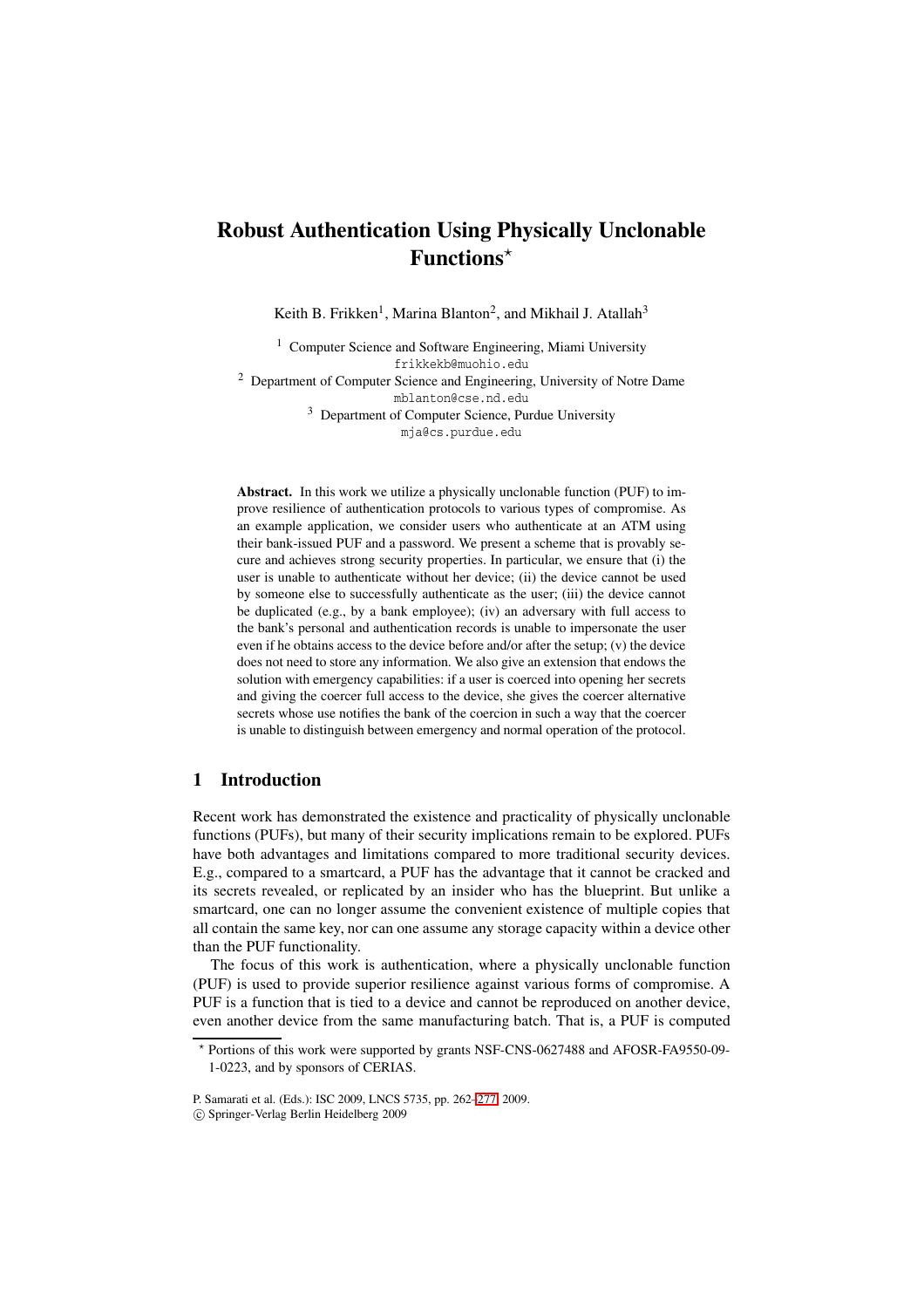using unique physical characteristics of the device, and any attempts to tamper with the device change the behavior of the device and therefore destroy the PUF. This function is often assumed to be evaluated on a challenge *c* which is sent to the device. Upon receiving *c*, the response is computed as  $r = PUF(c)$  and is assumed to be unpredictable to anyone without access to the device. Schemes exist for using in different contexts (e.g., for protection of intellectual property and authentication), where the inability to clone the function improves the properties of a solution.

Here we use PUFs for authentication in contexts such as bank ATMs, through the use of a device with a built-in PUF. The ATM communicates with the bank to establish authenticity of the user before any transaction. We are able to achieve strong security properties which are not simultaneously achieved by previous protocols. In particular, our protocol provably has the following properties (in the random oracle model):

- **–** a user is unable to successfully authenticate without her device;
- **–** a stolen device cannot be used to authenticate as the user;
- **–** the device functionality cannot be duplicated (e.g., by an employee of the bank even if that employee has access to the card);
- **–** an adversary with full access to the bank's data with user information and authentication records is unable to impersonate the user even if she obtains access to the device before and/or after the account is setup.

Furthermore, our design requirements are to avoid placing any sensitive information on the device, to eliminate any possibility of data compromise (i.e., the PUF, which measures a physical characteristic of the device, will be destroyed in the event of tampering with the device, while the data stored on the device might not be erased). In fact, our protocols do not require the device to store *any* information not related to the PUF functionality, which introduces a challenge in the protocol design.

#### **Our Contributions**

- 1. We provide a protocol for one-factor authentication with PUFs (Section 4.1). It provides only a weak form of security in that to authenticate the adversary needs to have had physical access to the PUF at some point in time. One limitation of this protocol (and any one-factor "what you have" authentication mechanism) is that in order to impersonate a user, the adversary only needs physical access to the [dev](#page-7-0)ice.
- 2. We provide a stronger protocol for two-factor authentication that combines PUFs with passwords (Section 4.2). The adversary must have had access to the PUF and to the user's password in order to impersonate the user, even if the adversary has compromised the bank's servers. A unique feature of this protocol is that the password is not stored in either the PUF or the bank, but is integrated into the PUF challenge, and thus in or[der](#page-7-1) to perform a dictionary attack one must have physical access to the PUF.
- 3. One limitation of the previous schemes is that an adversary can clone the PUF in software by having physical access to the PUF. That is, the adversary can obtain the PUFs response to a challenge, and then build a piece of software that impersonates the user. To mitigate this software cloning attack, we introduce a protocol which requires the authenticator to currently have physical access to the PUF in order to authenticate (Section 4.3). This protocol requires a stronger assumption than those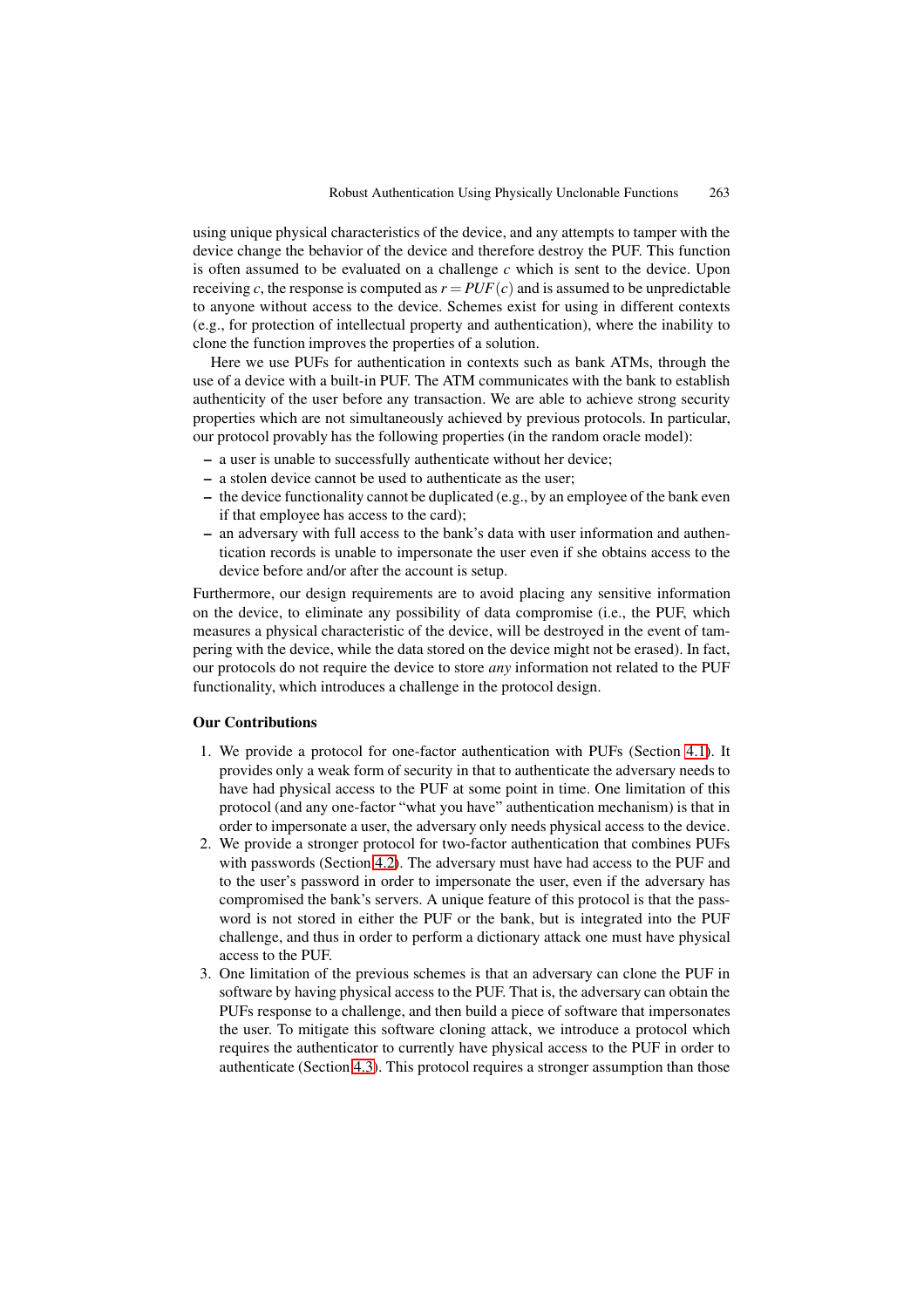required by the previous schemes: We assume an integrated PUF (or computational PUF) where the device performs some computation with the PUF.

4. We give an extension which additionally improves robustness of the protocol when a user is coerced into giving her device and secret data (e.g., her password), which permits an adversary to authenticate on behalf of the user. We provide a mechanism for a user to give a false secret to the coercer that will lead to successful authentication, but will trigger an alarm at the bank. Solutions of this type are common in physical security systems, but do not appear in cryptographic protocols<sup>1</sup>.

# **2 Related Work**

Existing literature on PUF-based authentication is not extensive and can [b](#page-2-0)e divided into three categories: (i) implementation-based publications that consider the feasibility of reliably computing a PUF response to a challenge; (ii) PUF-based authentication for IP (intellectual property) protection; and (iii) enhancing properties of lightweight authentication solutions using PUF.

Publications from the first category include [2,3] and others and are complementary to our work. They also provide support for using public-key cryptography with PUF-based authentication. Publications from the second category (e.g., [4,5,6]) are also largely implementation-based, often implementing existing authentication protocols for reconfigurable FPGA and are not suitab[le](#page-14-0) [fo](#page-15-0)r our purposes. The last category covers PUF-based protocols for RFID (Radio-frequency identification) systems [7,8,9] and human protocols HB [10,11]. The RFID publications are implementatio[n-](#page-15-1)[b](#page-15-2)[ase](#page-15-3)d realizing simple authentication constructions. Recent results [10,11] strengthen the HB protocol by using PUFs and are not suitable in our context (i.e., do not achieve the properties we seek).

Authentication protoc[ols b](#page-15-4)[ase](#page-15-5)d on smart-cards can also be viewed as related to our framework. However, the nature of PUF-based authenticat[ion](#page-15-4) [pla](#page-15-5)ces unique requirements: For a smartcard protocol to fit our model, the smartcard must implement a PUF and have no other information stored, yet satisfy our security requirements – there are no such previous smartcard protocols.

Multi-factor authentication protocols, which often use a password and a mobile device, have been explored in prior literature (see, e.g., [12,13,14,15] among others – some have insufficient security analysis). Resilience to user impersonation in the event of database compromise (the "insider threat"), however, is not considered and not achieved in previous work. In our case both factors (i.e., the user password and the token) are inaccessible to the server in their plain form, so that [an](#page-15-6) [in](#page-15-7)[side](#page-15-8)[r w](#page-15-9)ith full access to the server is unable to recover either of them.

Boyen [16] uses biometrics and fuzzy extractors (i.e., biometric-based key derivation) to provide zero-storage authentication that achieves insider security. Our solution then can be viewed as an authentication mechanism with similar security properties, but which is based on a different technique and type of device (instead of using a device that captu[res](#page-15-10) biometrics) and additionally includes passwords as the second security

<span id="page-2-0"></span><sup>&</sup>lt;sup>1</sup> The only publication on panic passwords in computer systems we are aware of is [1] that treats the general framework of panic passwords and is discussed later in this section.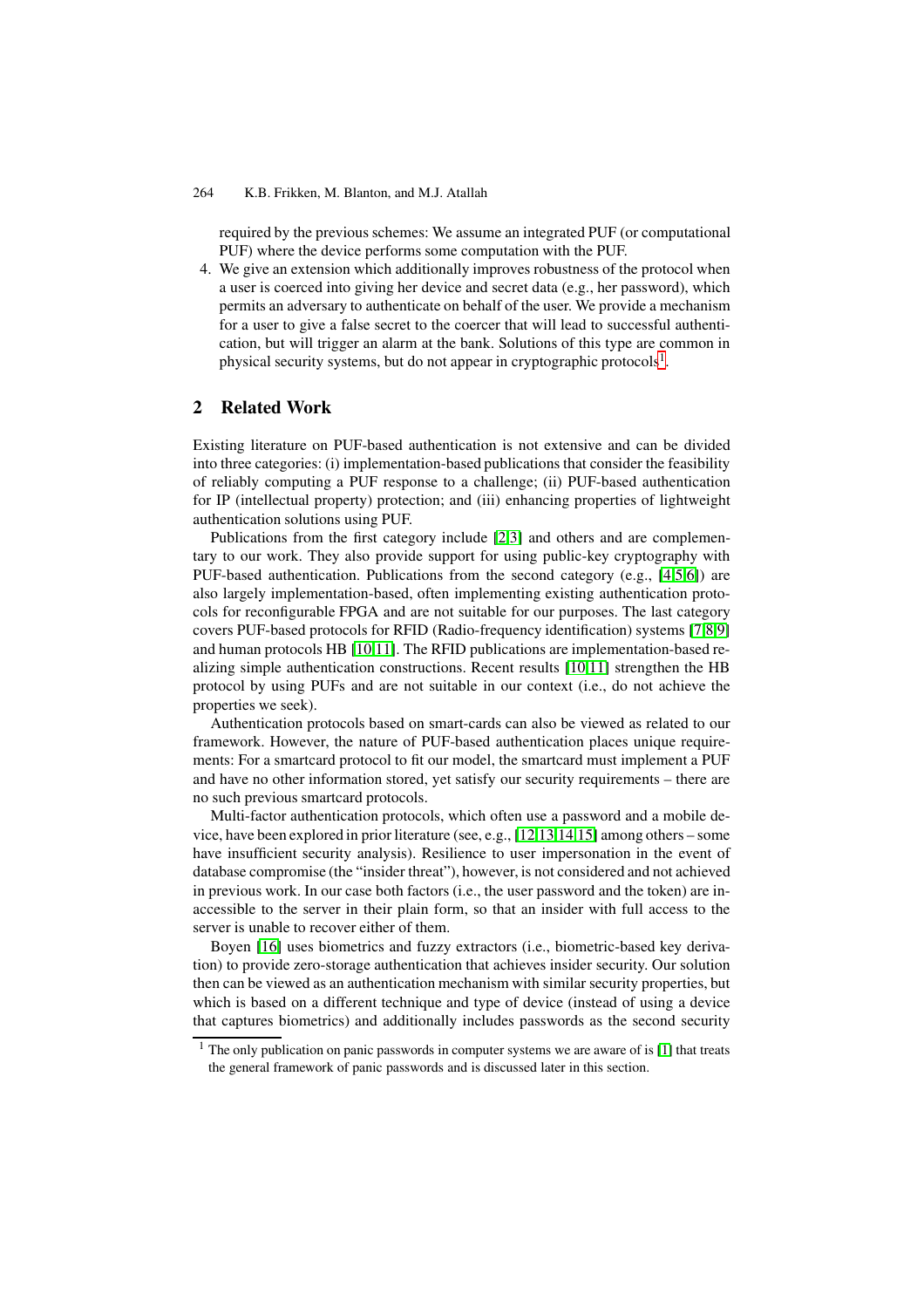factor. Note that we desire the same level of security even when the PUF is misused (by either a bank employee who temporarily gets access to the PUF or the user herself). This means that, to ensure that the device is present during each authentication session, we would like to make the raw information output of a PUF inaccessible to the user and use computational capabilities of a PUF. This problem is not a threat in case of biometric-based authentication, when the user is interested in erasing her personal biometric data output by the device and used in the protocol.

Recent work of Clark and Hengartner [1] defines the framework for panic passwords, where any user has a regular password and another, panic, password which can be used when the user is coerced into giving her password to the adversary. They define the adversarial model in terms of the response the user receives from the authenticator upon using a panic password, and goals/[cap](#page-14-1)abilities of the adversary. Our solution was designed independently of this recent model, but in section 5 we briefly discuss how it fits the Clark-Hengartner framework.

### **3 Security Model**

#### **3.1 Problem Description**

There are three principal entities: server  $S$  (or another entity authenticating the user on behalf of the server), user *U*, and device *D*. Before authentication can take place, the user obtains a device with a PUF built into it and participates in the registration or enrollment protocol with the server. Once the registration is complete, the user will be able to authenticate with the help of the device. Thus, we specify two procedures:

- Enroll**:** is a protocol between *S* and *U*, where the user *U* registers with the server with the aid of D. If enrollment is successful, the server obtains and stores a token cred<sub>*U*</sub> that can be used in subsequent authentications.
- Auth: is a protocol between *S* and *U*, where *U* uses *D* and *S* uses its stored credentials  $\text{cred}_{\mathcal{U}}$  to make its decision to either accept or reject the user.

#### **3.2 Modeling PUFs**

Prior literature does not contain a lot of cryptographic constructions where PUFs are used in a provably secure scheme. We are aware of the following uses of such functions. In what follows, we will generically refer to the entity trying to authenticate (i.e., user, device, tag, etc.) as a client and to the entity verifying authentication as a server.

- 1. *Straightforward authentication.* This is the most common form found in the PUF literature, where the server sends a challenge  $c$  and the client responds with  $r =$  $PUF(c)$ . At the enrollment phase, the server stores *n* challenges  $c_1, \ldots, c_n$  and their corresponding responses  $r_1, \ldots, r_n$  for each client. During authentication, the client is challenged on one of the  $c_i$ 's at random and that  $(c_i, r_i)$  is removed from the database. If the server runs out of challenge-response pairs (CRPs), there are protocols for updating the server's database with new CRPs [17].
- 2. *PUF as a random oracle.* Modeling a PUF as a random oracle (as in [8]) might be unnecessary if the full features of the random oracle model are not used.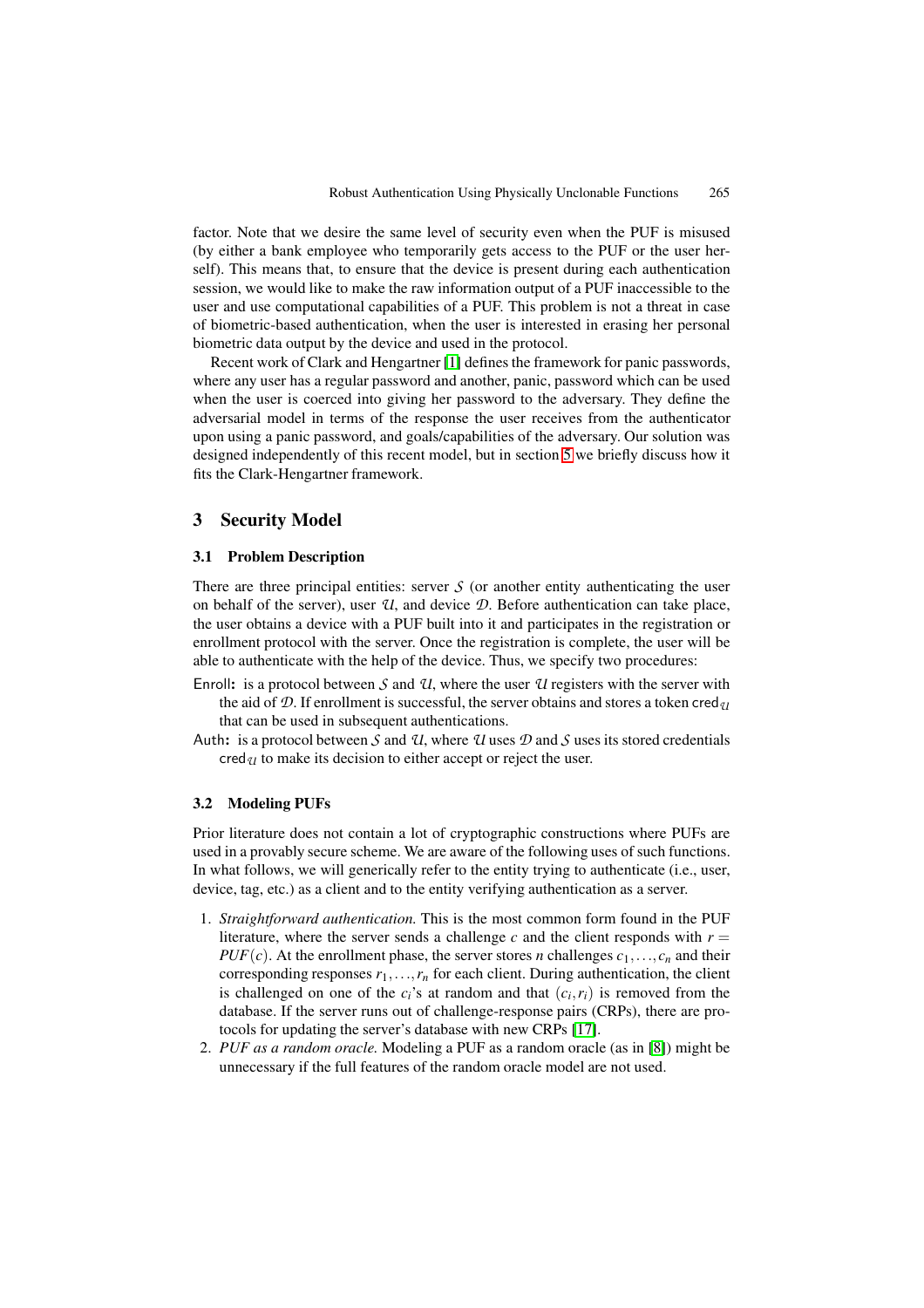- 266 K.B. Frikken, M. Blanton, and M.J. Atallah
- 3. *PUF as a computable function.* Hammouri and Sunar [10] define a delay-based PUF that can be represented using a linear inequality. This means that the server does not need to store CRPs, but instead can compute the expected responses. While it might be possible to model the specific PUF used in the above paper, for general functions it is commonly assumed that the function cann[ot b](#page-15-4)e modeled and its behavior cannot be predicted by any entity without physical access to it.
- 4. *PUF in previously published identification protocols.* Some papers gave implementations where a PUF response is used as a part of known identification protocols. E.g., Tuys and Batina [7] use PUFs in Schnorr's identification protocol, where the user's secret key is set to be PUF's response to a challenge. Similarly, Batina et al. [9] use Okamoto identification protocol with PUF-derived secrets. We, however, aim to design a PUF-based protocol specific to our security goals.

As in the previous PUF lit[era](#page-15-11)ture, we make the standard assumption that, without having the physical device, the behavior of a PUF is impossible to predict. Let PUF be a fu[n](#page-15-12)ction  $PUF: \{0,1\}^{k_1} \rightarrow \{0,1\}^{k_2}$  that on input of length  $\kappa_1$  produces a string of length κ2. Before giving the definition, let us first define the following *PUF response game*:

**Phase 1:** Adversary *A* requests and gets the PUF response *ri* for any *ci* of its choice.

**Challenge:** *A* chooses a challenge *c* that it has not queried thus far.

**Phase 2:** *A* is allowed to query the PUF for challenges other than *c*.

**Response:** Eventually,  $\mathcal{A}$  outputs its guess for  $r'$  for PUF's response to  $r = PUF(c)$ .

*A* wins if  $r = r'$ . Let  $Adv_{\mathcal{A}}^{put}(\kappa_2) = Pr[r = r']$  denote the probability of *A* winning.

Under different conditions and in different environments, PUF responses to the same challenge can contain noise resulting in non-perfect match. We measure such noise in terms of hamming distance between two binary strings  $x_1$  and  $x_2$  of equal length  $\kappa$ , i.e.,  $dist(x_1, x_2)$  is the number of positions such that *i*th bit of  $x_1$  is different from the *i*th bit of  $x_2$ . In what follows, let  $U_K$  denote the set of strings chosen uniformly at random from  ${0,1}^{\kappa}$ . Now we are ready to define a PUF:

**Definition 1.** *A physically unclonable function*  $PUF_D$  :  $\{0,1\}^{\kappa_1} \rightarrow \{0,1\}^{\kappa_2}$  *bound to a device D is a function with the following properties:*

- *1.* Efficient: *PUF<sub>D</sub> is easy to evaluate*;
- *2.* Hard to characterize: *for any probabilistic polynomial time (PPT) adversary A, Adv<sup>puf</sup>* (**κ**<sub>2</sub>) *is negligible in* **κ**<sub>2</sub>;
- *3.* Bounded noise: *in a wide variety of environments, the distance between two responses from PUF<sub>D</sub> on the same challenge is at most t, e.g.,*  $Pr[dist(y, z) > t | x \leftarrow$  $U_{\kappa_1}, y \leftarrow PUF_D(x), z \leftarrow PUF_D(x)] \le \varepsilon_1$  *for a negligibly small*  $\varepsilon_1$ *;*
- *4.* Unique: *the PUFD is unique for each D (even those from the same manufacturing batch), e.g., for any other function*  $PUF_{D'}$ *,*  $Pr[dist(y, z) \le t \mid x \leftarrow U_{\kappa_1}, y \leftarrow$  $PUF_D(x), z \leftarrow PUF_{D'}(x)] \leq \varepsilon_2$  *for sufficiently small*  $\varepsilon_2$ *.*

We call such a function a  $(t, \varepsilon_1, \varepsilon_2)$  PUF (i.e.,  $\varepsilon_1$  and  $\varepsilon_2$  are false rejection rate and false acceptance rate, respectively). Some of our constructions furthermore assume that a PUF is inseparatable from the device to which it is bound, i.e., our latter schemes make the strong assumption that the device (circuit) can do computation based on PUF responses. More specifically: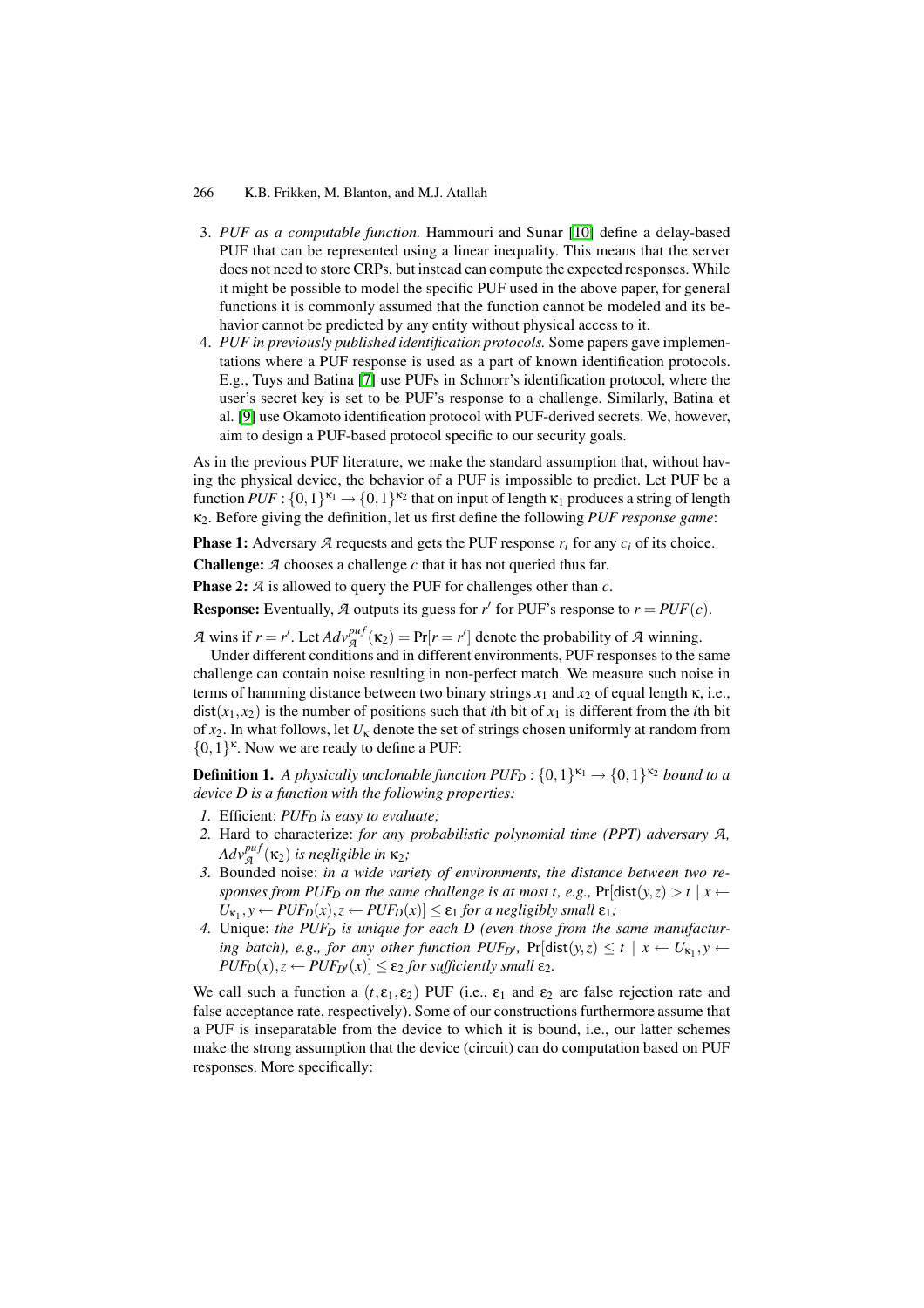**Definition 2.** *An integrated PUF (I-PUF) has the following additional properties:*

- *1. It is bound to the chip any attempt to remove it changes its behavior.*
- *2. Its communication with the chip cannot be accessed from outside the chip.*
- *3. The output of the PUF cannot be accessed.*

I-PUFs have been used in prior literature (see, e.g., [7]), and the best known examples of them are silicon PUFs [17] and coating PUFs [18].

Because the output of a PUF is noisy, PUF-based authentication must either tolerate a certain threshold of errors at the protocol level or implement a mechanism for correcting the errors prior to using the response of the PUF. [We](#page-15-11) choose the second option. Prior literature [7,6] already co[ntai](#page-15-13)ns examples of usin[g fu](#page-15-14)nctions such as *fuzzy extractors* to remove the noise and extract responses that are close to uniform. Fuzzy extractors [19] can be defined for different metric spaces, and throughout this work we will assume we are dealing only with Hamming distance as the distance metric. The definition furthermore [as](#page-15-11)[su](#page-15-3)mes a sufficient amount of uncertainty of the noisy string from which a random string is being extracted, defined in terms of min-entropy *m* (see [19] for [more](#page-15-15) precise definitions). The construction generates a public helper string *P* that permits correction of errors and reconstruction of the extracted string and ensures that, even after releasing *P*, the statistical distance between the extracted string and a uniformly chosen string of the same length is less than a (negligibly small) threshold  $\epsilon$  (likewise, we refer the reader to [19] for precise definitions).

**Definition 3** ([19]). An  $(m, \ell, t, \varepsilon)$  *fuzzy extractor is given by procedures* Gen *and* Rep:

- Gen: *is a probabilistic algorithm that on input W outputs a string*  $R \in \{0,1\}^{\ell}$  and a *helper string P, s[uch](#page-15-15) that for any distribution of W with min-entropy m, if*  $(R, P)$   $\leftarrow$ Gen(*W*), then the statistical difference between  $(R, P)$  and  $(U_{\ell}, R)$  is at most  $\varepsilon$ .
- Rep: *is a dete[rmin](#page-15-15)istic algorithm that, given P and W<sup>T</sup> such that*  $dist(W, W') \leq t$ *, allows to exactly reproduce*  $R$ : *if*  $(R, P)$   $\leftarrow$  Gen $(W)$ *, then*  $\text{Rep}(W', P) = R$ *.*

Our discussion does not necessitate the details of fuzzy extractors, as we refer to them only at a high level. They make possible the construction of an exact I-PUF having  $(t, \varepsilon_1, \varepsilon_2)$  *PUF* :  $\{0, 1\}^{\kappa_1} \to \{0, 1\}^{\kappa_2}$  such that:

- 1. An I-PUF bound to device *D* is associated with a  $(m, \ell, t, \epsilon_3)$  fuzzy extractor (Gen, Rep), where Gen, Rep, and *PUF<sub>D</sub>* are efficient procedures.
- 2. During the enrollment phase, given a challenge *c*, I-PUF computes  $(R, P) \leftarrow$ Gen(*r*), where  $r \leftarrow PUF_D(c)$  and outputs *P*.
- 3. In a wide variety of environments, given a pair  $(c, P)$  where  $c \leftarrow U_{\kappa_1}$  and P was produced by  $Gen(PUF_D(c))$ , the exact extracted string can be recovered:  $Pr[x \neq$  $y \mid x \leftarrow \text{Rep}(PUF_D(c), P), y \leftarrow \text{Rep}(PUF_D(c), P)] \le \varepsilon_1.$
- 4. Any PPT adversary *A* cannot distinguish I-PUF's output from a random value with more than a negligible probability, i.e.,  $Adv_{\mathcal{A}}^{put-ind}(\ell) \leq \varepsilon_3$  as defined below.

The last property can be viewed as a decisional version of the PUF response game, which we call *PUF response indistinguishability game* and it is defined as follows:

**Enroll:**  $\mathcal{A}$  executes the enrollment phase on any values  $c_i$  of its choice receiving the corresponding  $P_i$  values from the PUF. Let  $\overline{CP}$  be the set of these  $(c_i, P_i)$  pairs.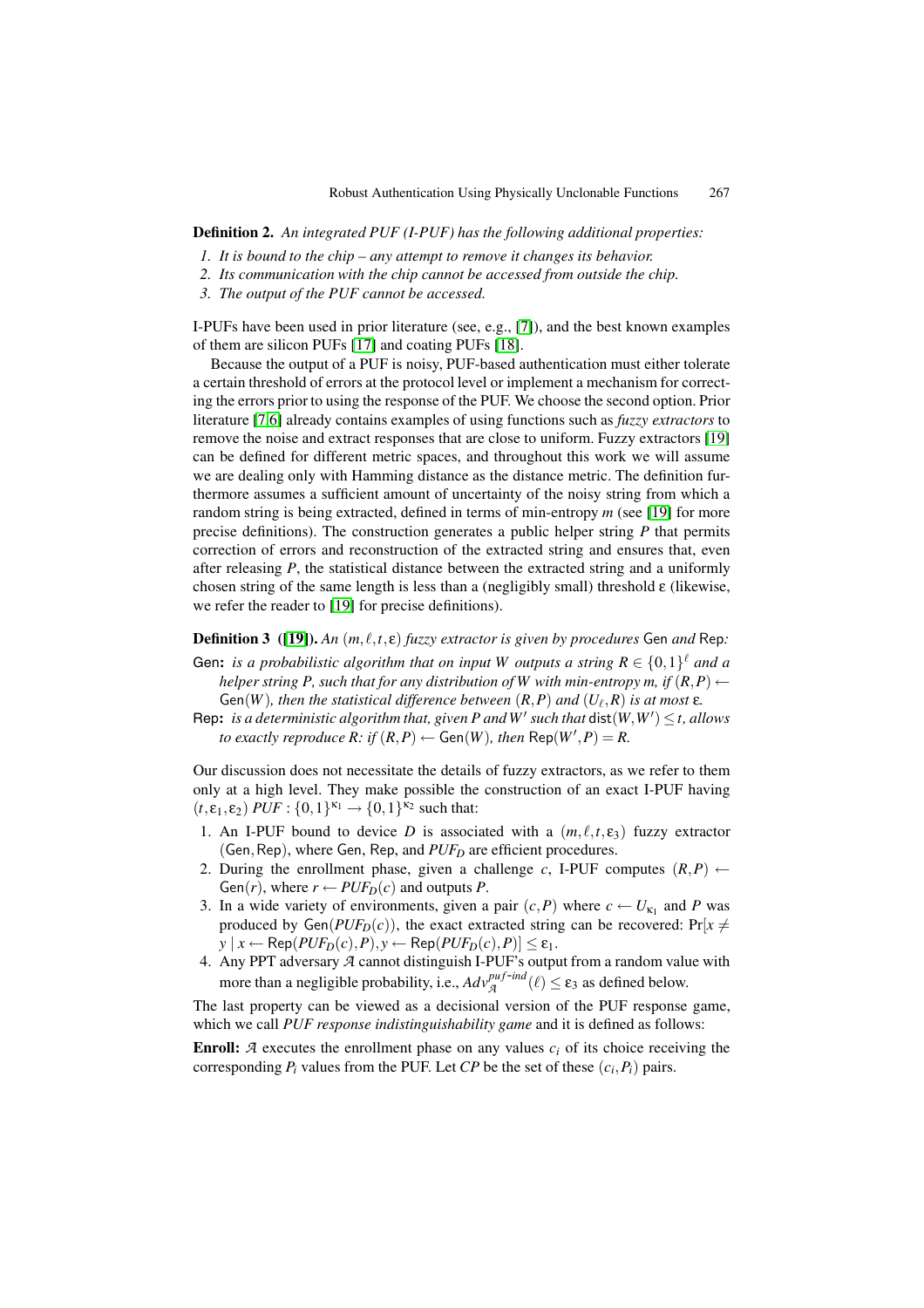**Phase 1:** *A* requests and receives PUF response  $R_i$  for any  $(c_i, P_i) \in CP$  of its choice. **Challenge:** *A* chooses a challenge *c* that it queried in **Enroll** phase but not in **Phase 1**. A random bit *b* is chosen. If  $b = 0$ , *A* receives  $R = \text{Rep}(PUF_D(c), P)$  where  $(c, P) \in CP$ , otherwise it receives a string uniformly chosen from from  $\{0,1\}^{\ell}$ .

**Phase 2:** *A* is allowed to query the PUF for challenges in *CP* other than  $(c, P)$ .

**Response:** Eventually, *A* outputs a bit *b* .

*A* wins if  $b = b'$ . Let  $Adv_{\mathcal{A}}^{put-ind}(\ell) = Pr[b = b']$  denote the probability of *A* winning the game. We assume that  $Adv_{\mathcal{A}}^{put\text{-}ind}(\ell) - 1/2$  is negligible <sup>2</sup>.

In addition to the above properties, as before, we have that two I-PUFs will produce the same output on a  $(c, P)$  pair with probability at most  $\varepsilon_2$ . Finally, our protocols rest on the difficulty of the discrete logarithm in certain groups. That is, we assume that any PPT adversary *A*, when given group *G* of large order *q*, gro[up](#page-6-0) generator *g*, and element *g<sup>x</sup>* for some  $x \in \mathbb{Z}_q$ , has a negligible change in outputting *x*.

#### **3.3 Security Requirements**

We place strict security requirements on the authentication process to achieve a solution robust to various types of misuse. In particular, we target to achieve the following properties beyond the traditional infeasibility to impersonate a user:

- **–** Authentication by an adversary is not successful even with the possession of the device. Here we assume a powerful adversary who has access to all stored information at the server's side, including all information stored by the server during the enrollment phase such as recorded  $(c, P)$  pairs for the device and other user's information cred<sub>*U*</sub>, as well as information belonging to other users. This strong notion of security is necessary in realistic scenarios, when, for example, the device originally resides with a bank, is consequently issued to a user, and a bank employee might later temporarily get access to the device and attempt to impersonate the user.
- **–** Authentication by an honest user without the device is not successful with more than a negligible probability. This is important because, if this property holds, it is equivalent to a strong form of unclonability, i.e., even if an adversary knows all bank and user information, it cannot create a clone of the device in question. This adds resilience to a "what you have" form of authentication, because it guarantees that one must have the device during a successful login.

The use of I-PUFs ensures that the device cannot be duplicated or cloned, and tampering with the PUF effectively makes it unusable. Thus, the above requirements guarantee that both the original device and the user must be present at the time of authentication for authentication to succeed (except with negligible probability).

Furthermore, to ensure that tampering with the device does not reveal any sensitive information, our design stores no such information on the device. In fact we assume that the device does not store any information at all, and can be used for authentication with a number of servers. Thus, all necessary information is provided as input to the device, which makes the design of the protocols particularly challenging in presence of adversaries who can query the device's response on various inputs.

<span id="page-6-0"></span> $2$  We assume the PUF is built with a security parameter that allows tuning this probability.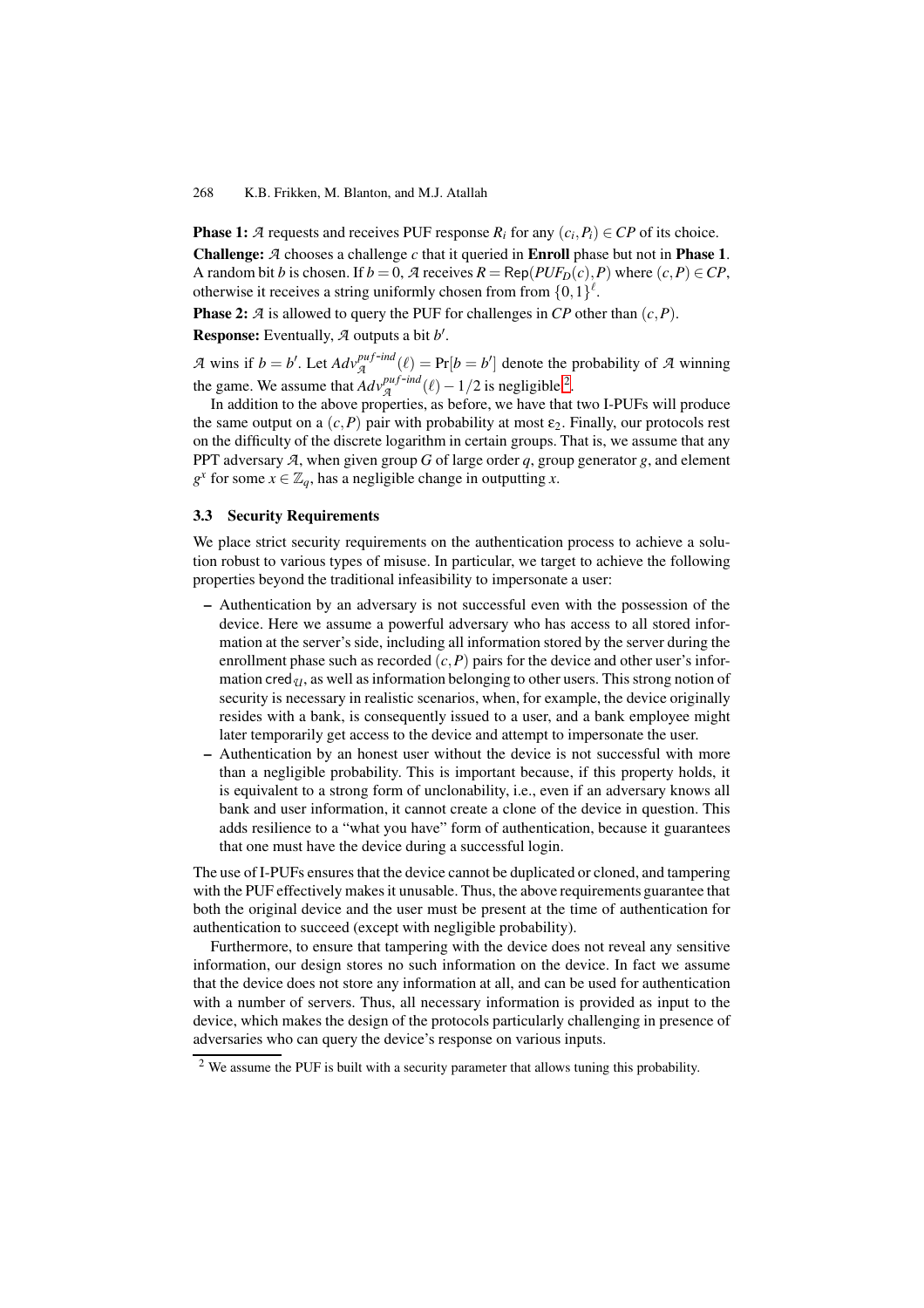# **4 Schemes**

#### **4.1 Preliminary Scheme**

<span id="page-7-0"></span>In this section we introduce a scheme that does not satisfy the security criteria, but that is a warm-up to the later schemes that do. In this and subsequent solutions we assume that the server S sets up and announces a group  $\mathbb{G}_q$  of prime order q, in which the discrete logarithm problem is hard, and its generator  $g$ . That is,  $\mathbb{G}_q$  could be a subgroup of the multiplicative group  $\mathbb{Z}_p^*$  for a prime p. We assume either that the PUF is constructed to use  $\mathbb{G}_q$  or the user submits the group to the PUF whenever it queries the PUF<sup>3</sup>

The authentication protocol given below uses a zero-knowledge proof of knowledge (ZKPK) of discrete logarithm. In a nutshell, a ZKPK of a discrete logarithm *y* to the base *g* allows the prover to convince the verifier that she knows *x* such that  $y = g^x$ without revealing any information about *x*. Because standard and well-know[n s](#page-7-2)olutions for several discrete logarithm based ZKPKs exist, we do not list their details in this work and refer the reader to, e.g., [20].

Enroll :

- 1. Server *S* sends challenge *c* to user *U*.
- 2. *U* sends *c* to device *D* for Gen protocol.
- 3.  $D$  sends to  $U(r, P)$ .
- 4. *U* sends  $(g^r, P)$  to *S* who stores the information along with *c*.

Auth :

- 1. *S* sends challenge  $(c, P)$  to the user *U*.
- 2. *U* sends  $(c, P)$  to device  $D$  for Rep protocol.
- 3. *D* sends *r* to *U*.
- 4. *U* and *S* engage in a ZKPK of discrete logarithm *g<sup>r</sup>* to the base *g*.

Clearly, the above scheme does not satisfy either authentication goal. That is, if the adversary has access to the device and knows the server's challenge, then it can obtain the response and can impersonate the user without the device.

#### **4.2 Preliminary Scheme Revisited**

<span id="page-7-1"></span>The problem with the previous scheme is that having the PUF (at any point in time) allows an adversary to impersonate the user. In this section we modify the previous scheme by adding a user password (and thus the adversary must have the device and guess the user's password). The password is integrated into the Enroll and Auth protocols so that the password is necessary to do authentication. Furthermore, the password is not stored anywhere. This prevents an adversary from being able to login in to the protocol even if it has the device. While this scheme still does not require that the user have the device, it does prevent a malicious outsider from impersonating the user (assuming that the user can choose a strong password). In what follows,  $H: \{0,1\}^* \to \mathbb{Z}_q$  is a cryptographic hash function and || denotes concatenation of strings.

<span id="page-7-2"></span><sup>&</sup>lt;sup>3</sup> To prevent tampering with this value the PUF could take the hash of the description of this group with the challenge to form a modified challenge which it then responds to. So as not to clutter the exposition we have omitted this step from our scheme.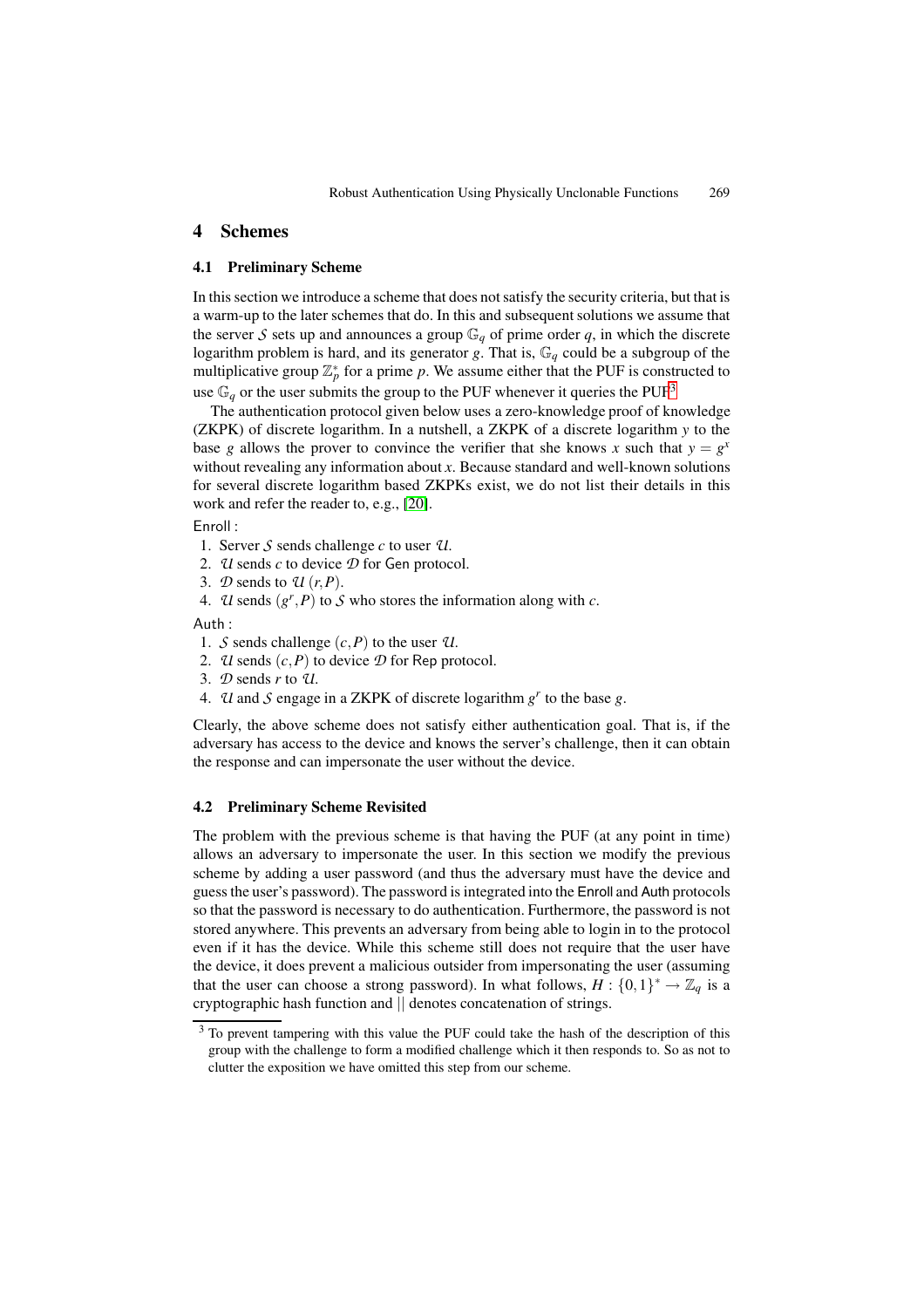Note that in this scheme the password is bound to the PUF-challenge in order to get the PUF-response. Thus the password is not really stored anywhere, and thus in order to perform a dictionary attack the adversary must have physical access to the PUF.

Enroll :

- 1. Server *S* sends challenge *c* to user *U*.
- 2. *U* sends  $H(c||pwd)$ , where *pwd* is the password, to device  $D$  for Gen protocol.
- 3. Device  $\mathcal{D}$  sends  $(r, P)$  to  $\mathcal{U}$ ..
- 4. *U* sends  $(g^r, P)$  to server *S* who stores the information along with *c*.

Auth :

- 1. Server *S* sends challenge *c* and *P* to the user *U*.
- 2. User sends  $(H(c||pwd), P)$  to device  $D$  for Rep protocol.
- 3. *D* sends *r* to *U*.
- 4. User *U* and server *S* engage is ZKPK of discrete logarithm for  $g<sup>r</sup>$  to the base *g*.

At a high level, this scheme requires that the adversary enter the user's password in order to the actual challenge sent to the PUF, thus this prevents an adversary with the PUF from being able to find the response *r*.

The proof of security of this approach has two parts. First, it is shown that if the response is generated independently from the PUF then breaking the above authentication scheme implies that the discrete log problem can be solved. Thus this implies (assuming discrete log problem is hard) that a computationally-bounded adversary has a negligible success probability (in the security parameter for the size of the prime *q*) in breaking the above scheme. The second part of the proof shows that if *A* can break the scheme with non-negligible probability when a real PUF is used, then this could be used to win the *PUF response indistinguishability game* with non-negligible probability. In other words, to determine if a specific response came from the PUF, the adversary uses *A* and if *A* succeeds then we assume that we are dealing with a real PUF (because if we are not the success probability is negligible).

<span id="page-8-0"></span>**Lemma 1.** *If H is a random oracle and there exists an adversary, A, that successfully authenticates with the above authentication protocol with probability* 1/*p*(|*q*|) *when given a randomly generated challenge (that is independent from the PUF), then A contains a knowledge extractor that can solve the discrete log problem with non-negligible probability (in the length of q).*

**Proof.** Assume that such an adversary *A* exists, and that an adversary *B* is given a discrete log problem instance  $g$ ,  $q$ ,  $g<sup>r</sup>$  and is given access to a PUF. *B* sends the challenge  $c_s$ ,  $g^r$ , *P* for a randomly chosen  $c_s$  and *P* to *A*. To simulate *H*, *B* creates a set of tuples *HSET* and initializes it by choosing a random password *pwd* and adding  $(c_s||pwd, h_s)$ to *HSET* for a randomly chosen  $h_s$ . When *A* queries *H* on a value *x*, *B* does the following: If there is a tuple (*x*,*y*) already in *HSET*, it responds with *y*; otherwise, it chooses a random  $r'$ , adds  $(x, r')$  to *HSET*, and responds with  $r'$ . When *A* queries *PUF* with  $(c_A, P_A)$ , *B* does the following: If  $c_A = h_s$  and  $P_A = P$ , *B* outputs FAIL. Otherwise *B* queries its PUF with  $(c_A, P_A)$  and receives  $r_A$ . *B* then sends to *A* the value  $r_A$ .

It is straightforward to show that if *B* does not output FAIL, then the above view is the same as the view when engaging in the protocol. In the following we show that: (i)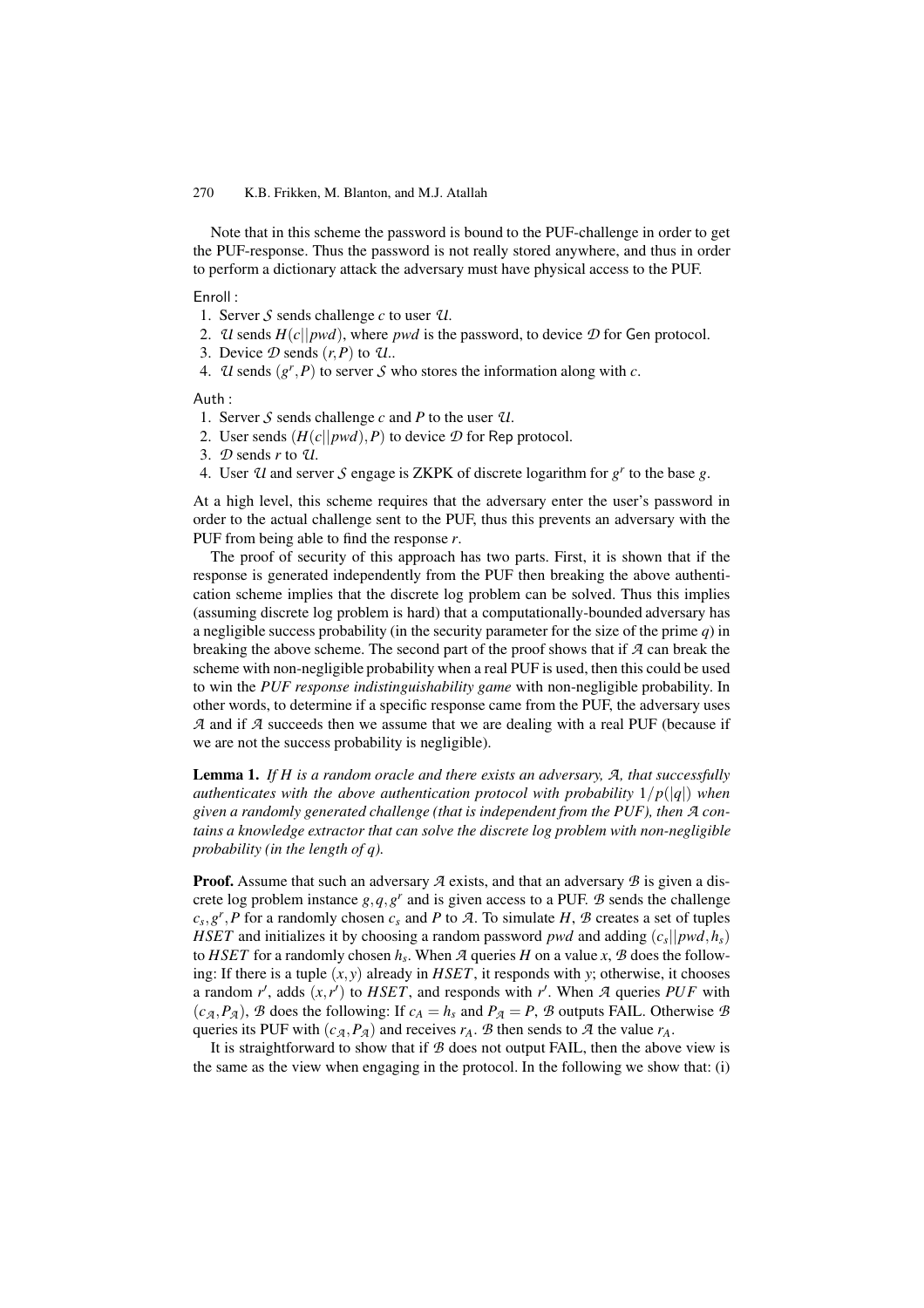*B* outputs FAIL with negligible probability, and (ii) if *B* does not output FAIL and *A* succeeds with non-negligible probability, then *B* can use *A* to obtain *r*.

*B* outputs FAIL only when *A* asks for the PUF response for a challenge (*d*,*P*) and  $d = h_s$ . There are two situations: (i) *A* queries *H* on *c*||*pwd* or (ii) *A* does not query *H* on  $c_s$ ||*pwd*. The first case implies that *A* knows *pwd* (which we assume is a negligible event), and the second case corresponds to  $A$  randomly guessing  $h_s$  which is negligible. Thus, *B* outputs FAIL with negligible probability.

Now if *B* does not output FAIL and *A* can create a ZKPK of the discrete log of *gr* , then by the properties of zero-knowledge, there must a be knowledge extractor for *A* that produces the secret *r*. *B* uses this knowledge extractor to solve the discrete log problem. Notice that if *A* succeeds then so does *B*, and therefore assuming discrete log<br>problem is hard an adversary *A* does not exist problem is hard, an adversary *A* does not exist. -

We now utilize the above lemma to show that an adversary cannot break the above protocol if a real PUF is used (except with negligible probability). The lynchpin to this argument is that if such an adversary exists, then this adversary could be used to distinguish between a fake and real PUF, which violates the assumed security of the *PUF response indistinguishability game*.

**Theorem 1.** *Any polynomial-time adversary with access to the PUF (with security pa*rameter  $\ell$ ) and server information has a negligible probability of passing the authen*tication protocol for a previously generated enrollment, assuming that H is a random oracle, the discrete log problem is hard, and the passwords are chosen from a large enough domain to make guessing the password succeed with negligible probability.*

**Proof.** Assume that such an adversary *A* exists, we then use this as a black-box to construct an adversary *B* for the *PUF response indistinguishability game* that succeeds with non-negligible probability. *B* proceeds as follows: it chooses a random challenge value c<sub>s</sub> and a random password *pwd*. It computes  $c' = H(c_s||pwd)$  and chooses c' as its challenge. *B* then receives a pair  $(r, P)$  where with probability  $1/2$  the value *r* is  $PUF<sub>D</sub>(c)$  and is otherwise a randomly chosen value. *B* constructs server information  $c_s$ ,  $g^r$ , *P* and invokes the adversary *A* on these values while *B* provides oracle access to the PUF and to the random oracle *H* in the exact same manner as in Lemma 1. Eventually *A* will output a proof of knowledge. If this proof of knowledge is correct, then  $\mathcal B$  outputs 0; otherwise,  $\mathcal B$  chooses a random guess for  $b'$  and outputs this value.

We now analyze the probability  $Pr[b = b']$ . Let *F* be the event the *B* outputs FAIL. Since *F* was shown to be a negligible event in Lemma 1, we concentrate on  $Pr[b = b'|\overline{F}]$  $Pr[b = b'|\overline{F}]$ . We condition it based on event  $b = 0$  or  $b = 1$ , which gives us:

$$
Pr[b = b'|\overline{F}] = \frac{1}{2}Pr[b = b'|\overline{F}, b = 0] + \frac{1}{2}Pr[b = b'|\overline{F}, b = 1]
$$

Let *G* be the event that *A* outputs a correct proof of knowledge. We condition both of the above cases on *G*. In case of  $b = 1$ :

 $Pr[b = b'|\overline{F}, b = 1] = Pr[b = b'|\overline{F}, b = 1, G]Pr[G|\overline{F}, b = 1] + Pr[b = b'|\overline{F}, b = 1, \overline{G}]Pr[\overline{G}|\overline{F}, b = 1].$ 

Here,  $Pr[b = b'|\overline{F}, b = 1, G] = 0$ ,  $Pr[b = b'|\overline{F}, b = 1, \overline{G}] = \frac{1}{2}$ , and  $Pr[G|\overline{F}, b = 1]$  is negligible (by Lemma 1). This gives us: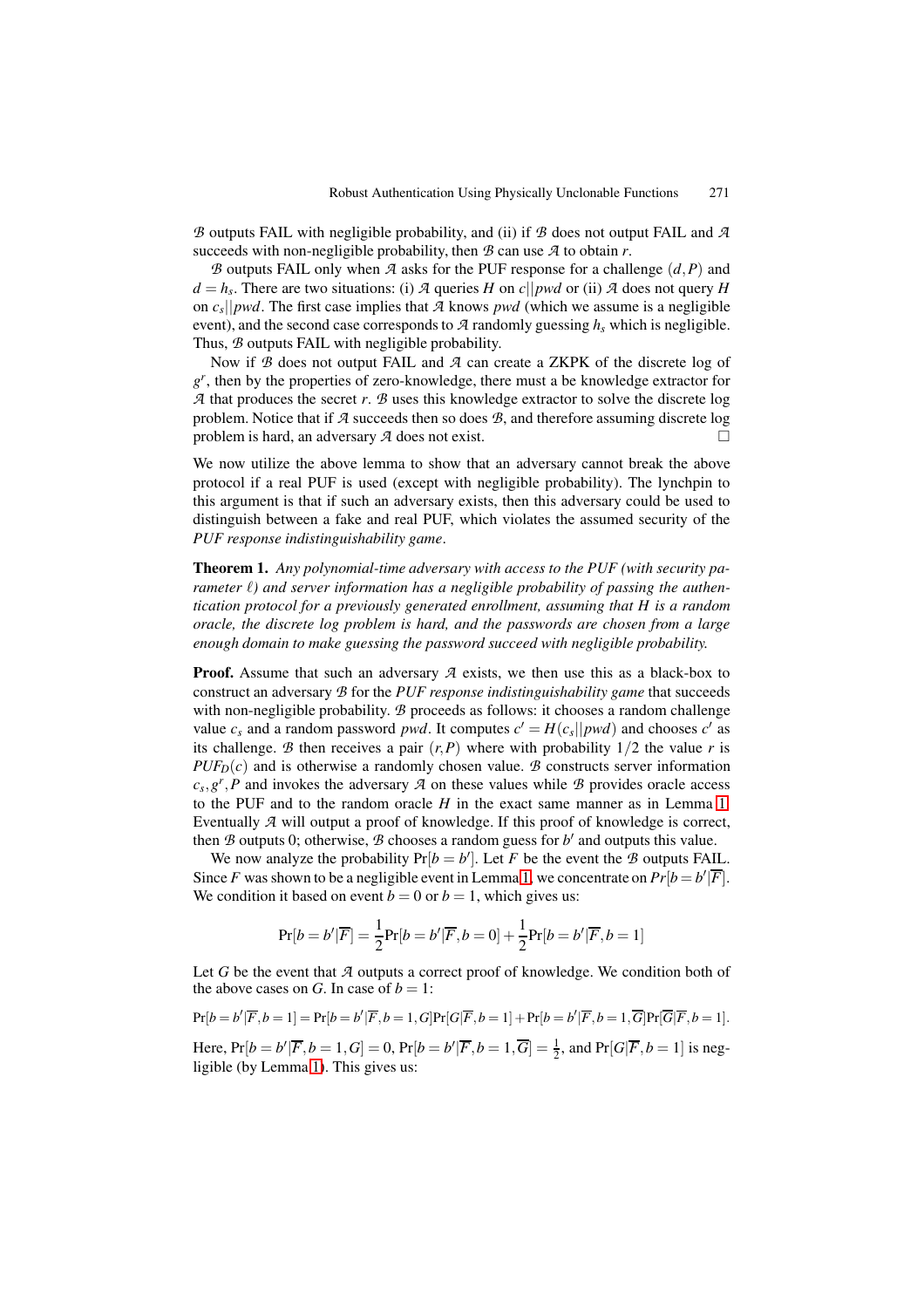$$
Pr[b = b'|\overline{F}, b = 1] > \frac{1}{2} - neg_2(\ell)
$$

for some negligible function  $neg_2$ . Next, let us consider  $b = 0$ , in which case we have:  $Pr[b = b'|\overline{F}, b = 0] = Pr[b = b'|\overline{F}, b = 0, G]Pr[G|\overline{F}, b = 0] + Pr[b = b'|\overline{F}, b = 0, \overline{G}]Pr[\overline{G}|\overline{F}, b = 0].$ Here,  $Pr[b=b'|\overline{F}, b=0, G]=1$ ,  $Pr[b=b'|\overline{F}, b=0, \overline{G}]=\frac{1}{2}$ , and  $Pr[G|\overline{F}, b=0] > \frac{1}{f(\ell)}$  for some polynomial  $f$  (this follows from our assumption that  $A$  breaks the authentication with non-negligible probability). Putting all of this together, it is straightforward to show that  $Pr[b = b'|\overline{F}, b = 0] > \frac{1}{2} + \frac{1}{h(\ell)}$  for some polynomial *h*.

In summary,  $Pr[b = b'|\overline{F}] - \frac{1}{2}$  is non-negligible, hence so is  $Pr[b = b'] - \frac{1}{2}$  $\frac{1}{2}$ .  $\Box$ 

# **4.3 Final Scheme**

Here we present the final scheme, where any user is required to currently possess the device in order to be able to successfully authenticate. The principal idea behind this approach is that the device does not reveal the response *r* in any protocol. The device produces only zero-knowledge proofs that it possesses the secret *r*. And since the proofs are zero-knowledge an adversary cannot learn *r* by observing the device. Unlike the previous two protocols, this protocol assumes that the PUF can also perform computation.

Enroll :

- 1. Server *S* sends challenge *c* to user *U* along with description of the group  $\mathbb{G}_q$ , denoted by  $\langle \mathbb{G}_q \rangle$  and which could consists of a pair  $(p,q)$ , and its generator *g*.
- 2. User *U* sends  $H(c||pwd), \langle \mathbb{G}_q \rangle, g$ , where *pwd* is a user password, to device *D* for a modified Gen protocol.
- 3. Device  $\mathcal D$  calculates a challenge  $d = H(H(c||pwd), \langle \mathbb G_q \rangle, g)$  and runs Gen on this value to obtain response *r*, *P*.  $\mathcal{D}$  then sends to the user  $(g^r, P)$ .
- 4. User forwards  $(g^r, P)$  to server *S*, which stores the information along with  $c, g, \langle \mathbb{G}_q \rangle$ .

Auth :

- 1. Server *S* sends challenge  $c$ ,  $\langle \mathbb{G}_q \rangle$ ,  $g$ ,  $P$ , and a nonce *N* to the user *U*.
- 2. *U* sends  $(H(c||pwd), \langle \mathbb{G}_q \rangle, g, P, N)$  to device  $D$  for Rep protocol.
- 3. Device  $D$  calculates a challenge  $d = H(H(c||pwd),g, p)$  and runs Rep on this value to obtain response *r*. *D* chooses a random value  $v \in \mathbb{Z}_q$  and calculates  $t = g^v$ . *D* then calculates  $c' = H(g, g^r, t, N)$  and  $w = v - c'r \mod q$ , and sends  $c', w$  to the *U*.
- 4. User *U* sends these values to the server *S*. *S* calculates  $t' = g<sup>w</sup>g<sup>rc'</sup>$  and accepts the authentication if  $c' = H(g, g^r, t', N)$ , and otherwise rejects the value.

What is implicit in this and previous schemes is the step where the user provides its account number or some other identifying information that permits the server to locate the user's record with the corresponding helper data *P* and authentication verification information. What form this account information takes is not essential in our solution, and different mechanisms would be acceptable. For example, since we assume that the device does not store information permanently, the account number can be computed at the user side as a function of the user's identity and the bank name.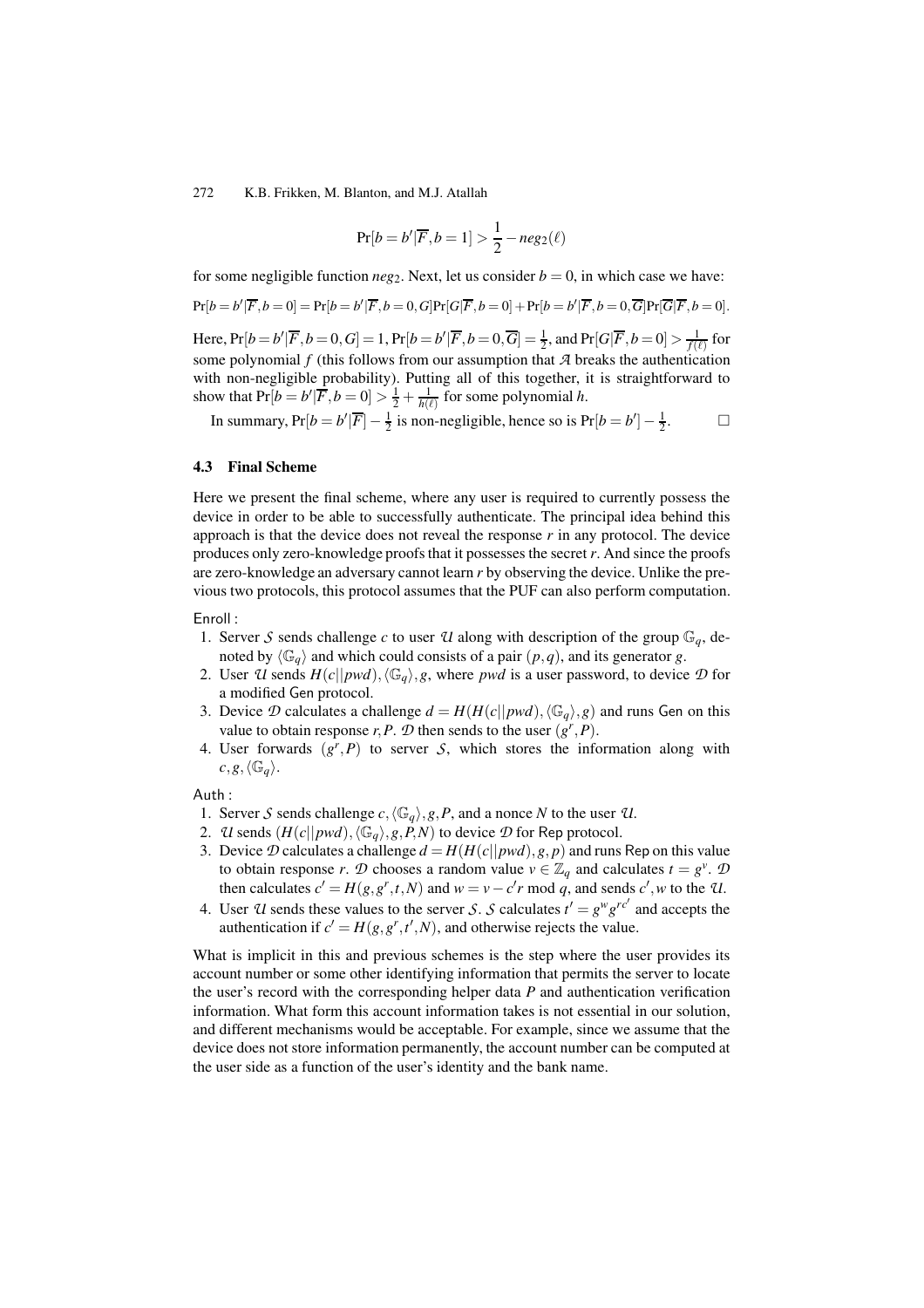We first show security of a simpler (but very similar) system that uses an oracle. In this system, the oracle is initialized by obtaining the group setup  $\langle \mathbb{G}_q \rangle$  and *g*, after which it chooses a random value  $r$  and publishes  $g<sup>r</sup>$ . This operation is performed once, and all consecutive interactions with the oracle will use the same value *r*. After the setup stage, a user can query the oracle with a nonce *N*. On each query, the oracle chooses a random value  $v \in \mathbb{Z}_q$  and calculates  $t = g^v$ . It then computes  $c' = H(g, g^r, t, N)$  and  $w = v - c'r$  mod q, and replies with  $c'$ , w to the querier. We denote this oracle by  $\hat{O}_{auth}$ .

The difference between this system and the PUF-based system is that the value *r* is randomly chosen (rather than produced by the PUF) and the system cannot be used for authentications on different challenges *c*. Let an adversary be given black box access to oracle  $O_{auth}$  and a challenge nonce  $N$ . The adversary is allowed to query the oracle on all values except the challenge nonce. We now argue that, assuming that  $H$  is a random oracle, the adversary cannot forge a proof for the nonce *N* to the challenger.

The core of the computation performed by the above oracle (and the device in our Auth protocol) is basically a proof of knowledge of the exponent of  $g<sup>r</sup>$  to the base *g*, where the proof uses a priori specified value of nonce *N*. The basic form of this proof of knowledge was used in different authentication protocols, including the standard Schnorr identification protocol [21]. It is well known that in Schnorr's protocol, if an adversary can produce the proof with a non-negligible probability, then there is a knowledge extractor that can produce *r* with non-negligible probability. That basic argument is that  $t$  must be chosen before  $c'$  and thus for a given value of  $t$  there must be a non-negligible portion of *c* values f[or w](#page-15-16)hich an adversary can construct a proof. Furthermore, if the adversary can construct two proofs for the same *t* value but different *c* values, then they can obtain *r*. We now argue that, if such a knowledge extractor exists, then assuming the random oracle model, there is a polynomial time adversary that can solve the discrete logarithm problem.

**Lemma 2.** *Any polynomial-time user has at most negligible probability of success authenticating in the above modified system with oracle Oauth.*

**Proof.** Let *A* be a proof generator with oracle access to *Oauth* that succeeds in answering the challenge for nonce *N* with non-negligible probability. Assume that algorithm *B* with access to *A* is given a value  $g<sup>r</sup>$  and is asked to provide *r*. *B* provides *A*'s access to random oracles *H* and *Oauth* and answers such queries as follows. Recall that in all queries to  $O_{auth}$  the same  $g, g^r$  are used.

- 1. *B* creates a list of values  $L_{OH}$  that will store queries to  $O_{auth}$  and *H*. The list is initially empty.
- 2. When *A* queries *Oauth* on a nonce value *N*, *B* does the following: it chooses a random response  $w \in \mathbb{Z}_q$  and a random value  $c \in \mathbb{Z}_q$ . It sets  $t = g^w g^{rc}$  and then adds the pair  $(t, N, c)$  to  $L_{OH}$ ; but if there is already a tuple  $(t, N, \hat{c})$  in  $L_H$ ,  $\hat{c} \neq c$ , then *B* outputs FAIL. It returns *w*,*c* to *A*.
- 3. When *A* queries *H* on  $(g, g^r, t, N)$ , *B* searches  $L_{OH}$  for a value of the form  $(t, N, c)$ for some *c*. If it exists, it responds with *c*. If not, *B* chooses a random value *c*, adds  $(t, N, c)$  to  $L_{OH}$ , and responds with *c*.

We first argue that *B* outputs FAIL with negligible probability. The only way it happens is if, when answering a query to  $O_{auth}$ , the chosen value *t* is already in  $L_{OH}$ . However, *t*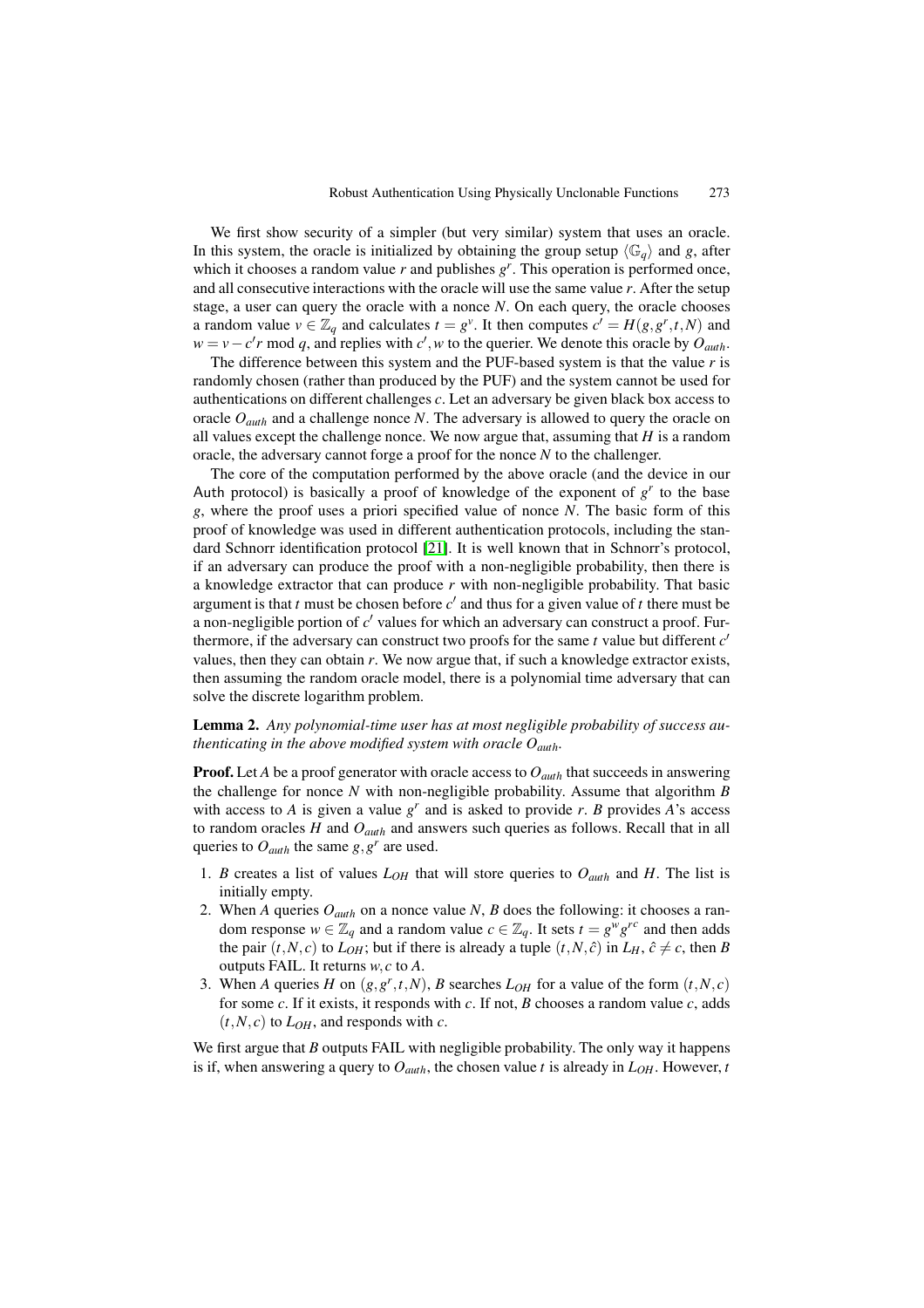will be a randomly chosen value in  $\mathbb{G}_q$  and, since there are at most a polynomial number of tuples in *LOH*, the probability of an overlap is negligible. Therefore, if *A* succeeds with non-negligible probability, a knowledge extractor would exist that allows *B* to obtain *r*. Thus, no such *A* exists, assuming the discrete logarithm problem is hard.  $\square$ 

Now consider a challenger that provides an adversary with oracle access to a PUF. The adversary queries a challenger with either Enroll or Auth queries. The challenger answers all queries with the PUF. Eventually the adversary asks for a challenge and is given  $c, \langle \mathbb{G}_q \rangle$ , g, and a nonce *N*. The adversary can then continue to ask Enroll and Auth queries (but cannot ask for Auth on the specific nonce *N* and the specific challenge). The goal of the adversary is to be able to construct a response to the challenge that would pass the authentication verification at the server. The adversary wins if the authentication is successful.

**Theorem 2.** *Any polynomial-time adversary without the proper I-PUF device is unable to successfully authenticate with more than negligible probability in the* Auth *protocol.* Proof omitted due to page constraints.

# **5 Adding Emergency Capabilities**

We would like to provide a user under duress with the possibility to lie about her secrets in such a way that a "silent alarm" is triggered at the server. The coercer should be unable to distinguish between an authentication protocol with real password and one with an emergency password; nor should it be detectable that the authentication protocol has provisions for using different secrets. More precisely, we consider an adversary who can record the user's communication with the server during successful authentication protocols, but does not have access to the communication between the user and the server at the enrollment stage. The adversary then forces to the user to reveal all information the user possesses in relation to authentication, including all secrets such as passwords, and also obtains physical access to the user's device. The adversary engages in an authentication protocol with the server on behalf of the user. We require that all information the adversary observes with full access to the user-provided data and the device does not allow it to distinguish its communication with the bank from the previously-recorded communication of the user with more than negligible probability. This means that all messages must follow exactly the same format and the distributions of data on different executions are not distinguishable.

We next present a scheme that has this capability. Often the above problem of coercion is addressed by letting the user choose two different passwords (or PINs), the first for normal operation and second for emergencies (i.e., it also sets off an alarm). This simple approach no longer works for PUFs because of the noisy nature of their responses. That is, the server will need to send the appropriate helper data *P* prior to knowing what password is being used; sending two helpers would be a tipoff to the coercer. We solve this problem by splitting each password (real and false) in two parts: the first part is identical in both passwords and it used by PUF to compute its challenge and response. The second halves are different, but the PUF is not queried on their values.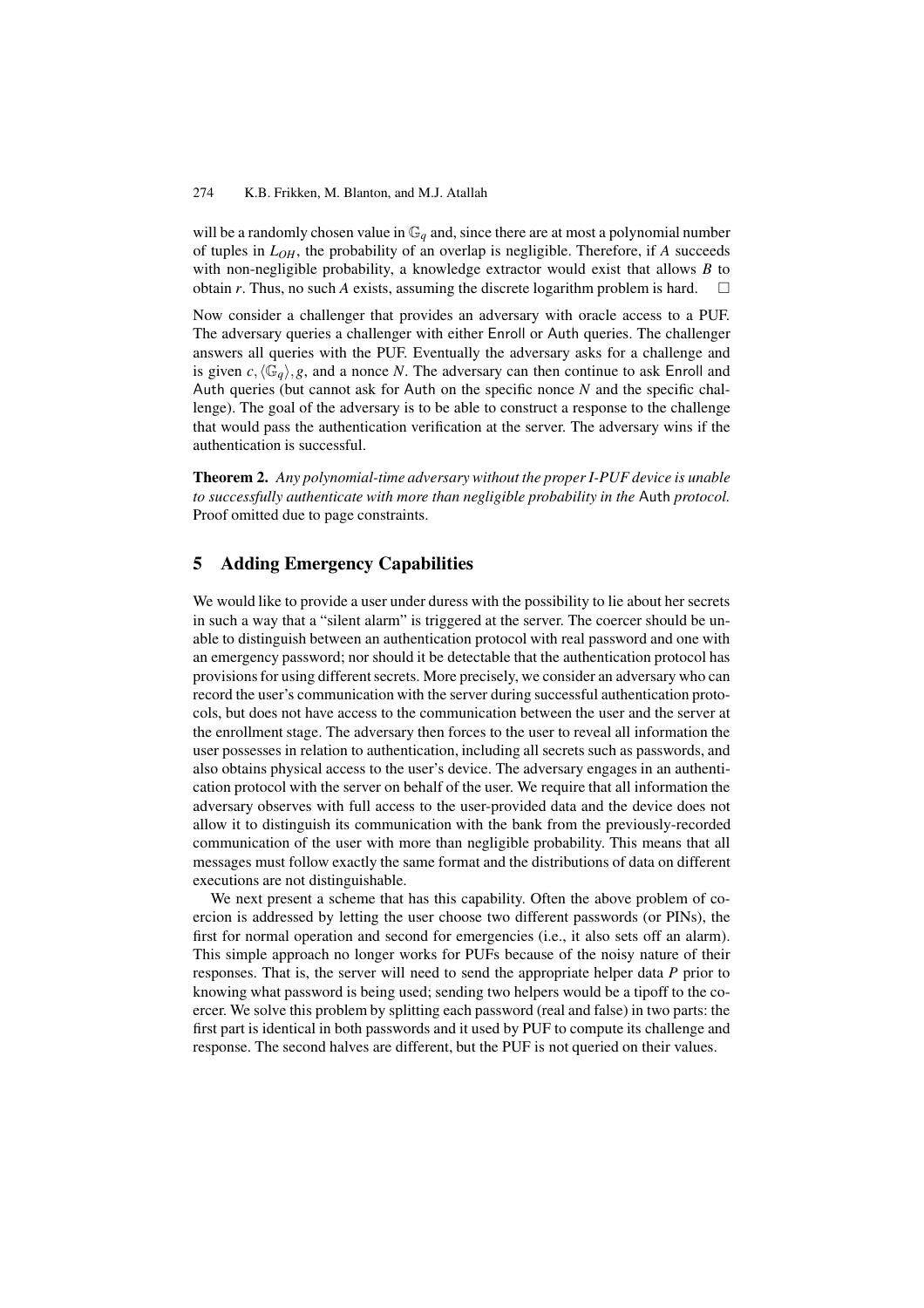Enroll :

- 1. Server *S* sends challenge *c* to user *U* along with  $\langle \mathbb{G}_q \rangle$  and generator *g* of  $\mathbb{G}_q$ .
- 2. User *U* sends  $c$ ,  $\langle \mathbb{G}_q \rangle$ ,  $g$ ,  $pwd_1$ ,  $pwd_2$ ,  $pwd_3$ , where  $pwd_i$ 's are three user passwords, to device *D* for a modified Gen protocol.
- 3. Device  $D$  calculates a challenge  $d = H(H(c||pwd_1), \langle \mathbb{G}_q \rangle, g)$  and runs Gen on this value to obtain response *r*, *P*. *D* then sends to the user  $(g^{H(r||pwd_2)}, g^{H(r||pwd_3)}, P)$ .
- 4. User *U* forwards  $(g^{H(r||pwd_2)}, g^{H(r||pwd_3)}, P)$  to server *S*, which stores the information along with  $c, g, \langle \mathbb{G}_q \rangle$ .

Auth :

- 1. Server *S* sends challenge  $c$ ,  $\langle \mathbb{G}_q \rangle$ ,  $g$ ,  $P$ , and a nonce *N* to the user *U*.
- 2. *U* sends  $(c, \langle \mathbb{G}_q \rangle, g, P, N, pwd)$  to device  $\mathcal{D}$  for Rep protocol, where  $pwd =$  $pwd_1||pwd_2$  in a normal login and  $pwd = pwd_1||pwd_3$  in an emergency login.
- 3. Device  $D$  splits *pwd* into two parts  $pwd'$  and  $pwd''$ .  $D$  then calculates its challenge  $d = H(H(c||pwd'), g, p)$  and runs Rep on this value to obtain response *r*. *D* chooses a random value  $v \in \mathbb{Z}_q$  and calculates  $t = g^v$ . *D* then calculates  $c' = H(g, g^{H(r, pwd'')}, t, N)$  and  $w = v - c'H(r||pwd'') \text{ mod } q$ , and sends  $c', w$  to the *U*.
- 4. User *U* sends these values to the server *S*. *S* calculates  $t' = g^{w}g^{H(r||pwd_2)c'}$  and accepts the authentication as normal if  $c' = H(g, g^{H(r||pwd_2)}, t, N)$ . If this fails, then *S* calculates  $t' = g^{w}g^{H(r||pwd_3)c'}$  and accepts the authentication as an emergency  $login$  if  $c' = H(g, g^{H(r||pwd_3)}, t, N)$ .

We now argue the coercer's inability distinguish between normal and emergency executions. As stated earlier, the coercer can record *U*'s normal authentications prior to coercion. The communication between *U* and *S* during Auth consists of values  $(c, \langle \mathbb{G}_q \rangle, g, P, N, c', w)$ , where the first five are sent by the server as a challenge and the last two are the user's reply. Coercion gives the adversary the device *D* and user's password  $pwd = pwd_1||pwd_3$ , that he then uses in the protocol. We now formally state (the proof is omitted due to page constraints) that the adversary's view of the protocol after the coercion is indistinguishable from its view of previous invocations of the protocol by the user.

### **Theorem 3.** *A polynomial-time coercer with access to private user data and I-PUF has negligible probability of distinguishing between normal and emergency executions.*

In the above solution, our goal was to provide an authentication mechanism where the communication during the protocol upon use of emergency password cannot be distinguished from normal communication, i.e., the observable response remains the same regardless of what password is used. The actions taken by the server, however, can be different depending on what password is used (e.g., in emergency, a silent alarm can sound at the bank and the ATM can issue marked bills). The work of Clark and Hengartner [1] ties the use of a panic password (or passwords) to the context in which this functionality is used, as well as the goals and capabilities of the adversary. It is assumed that the system design is open, in which case the adversary will be aware of the emergency capabilities of the system. The adversary is also capable of forcing the user to auth[en](#page-14-1)ticate several times, possibly using different passwords. The adversary thus can force the user to open all (regular and panic) passwords he has. In our case,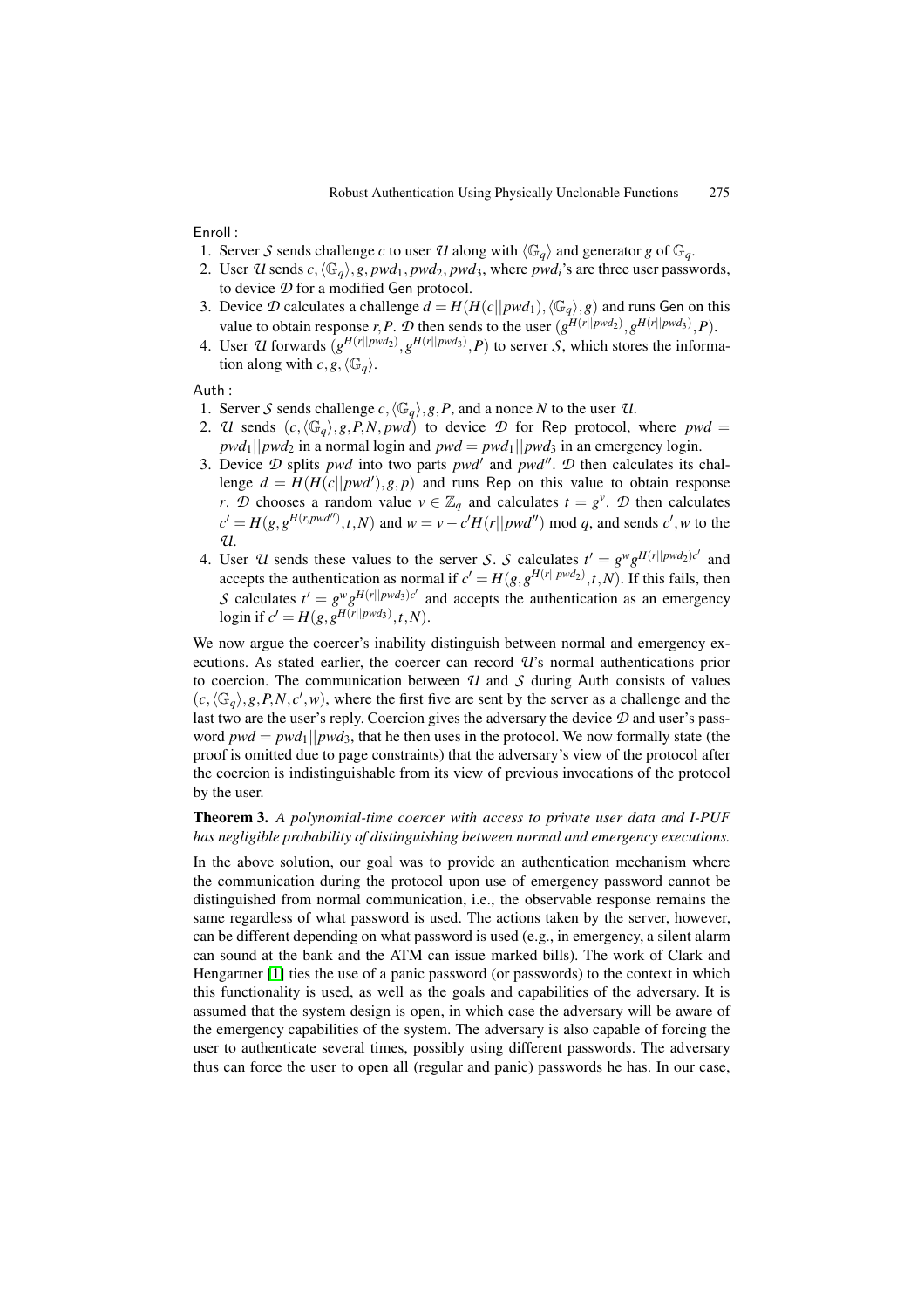the goals of the adversary can be to avoid detection (i.e., not trigger the alarm at the bank) or escape with unmarked money (i.e., authenticate at least once with the regular password). We refer the reader to [1] for more information on how such goals can be achieved with one or more panic passwords. The goal of this section is to provide a protocol to support emergency capabilities that can be combined with any policy the system wants to employ in terms of how to use and respond to panic passwords.

One weakness of our protocol i[s th](#page-14-1)at the adversary could force a user to reveal two passwords, and then choose one of the passwords at random. Once the user reveals multiple passwords, the adversary would then either have a 50% chance of either catching the user in a lie (if the user provided a bad password) or a 50% chance of using the non-emergency password (if the user did not provide a bad password). We leave the mitigation of this problem for future work.

# **6 Conclusions**

In this work we describe authentication solutions based on a PUF device that provide stronger security guarantees to the user than what previously could be achieved. In particular, in our solution each user is issued a device that aids in authentication and cannot be copied or cloned. We ensure that: (i) the device alone is not sufficient for authenticating; (ii) the user must have the device in order to successfully authenticate; (iii) anyone with complete access to the authentication data at the server side and the device itself is still unable to impersonate the user (even if the access to the device is possible prior to account setup). These guarantees hold in the random oracle model.

As another contribution of this work, we add protective mechanisms to the protocol that allow institutions to quickly recognize attacks when a user is coerced into revealing her secrets. We allow the user to have an alternative secret that triggers an alarm at the corresponding institution, but allows for successful authentication in such a way that the adversary is unable to distinguish between protocol executions that use the regular and alternative secrets.

A future direction of research is to achieve similar results, but without the random oracle model. More broadly, there is a need for a systematic investigation of the implications of PUFs for security functionalities other than authentication, such as fighting piracy, policy enforcement, tamper-resistance, and anti-counterfeiting.

# **Acknowledgments**

The authors thank the anonymous reviewers for their comments and useful suggestions.

### **References**

- 1. Clark, J., Hengartner, U.: Panic passwords: Authenticating under duress. In: USENIX Workshop on Hot Topics in Security, HotSec 2008 (2008)
- <span id="page-14-1"></span><span id="page-14-0"></span>2. Suh, G., Devadas, S.: Physical unclonable functions for device authentication and secret key generation. In: DAC, pp. 9–14 (2007)